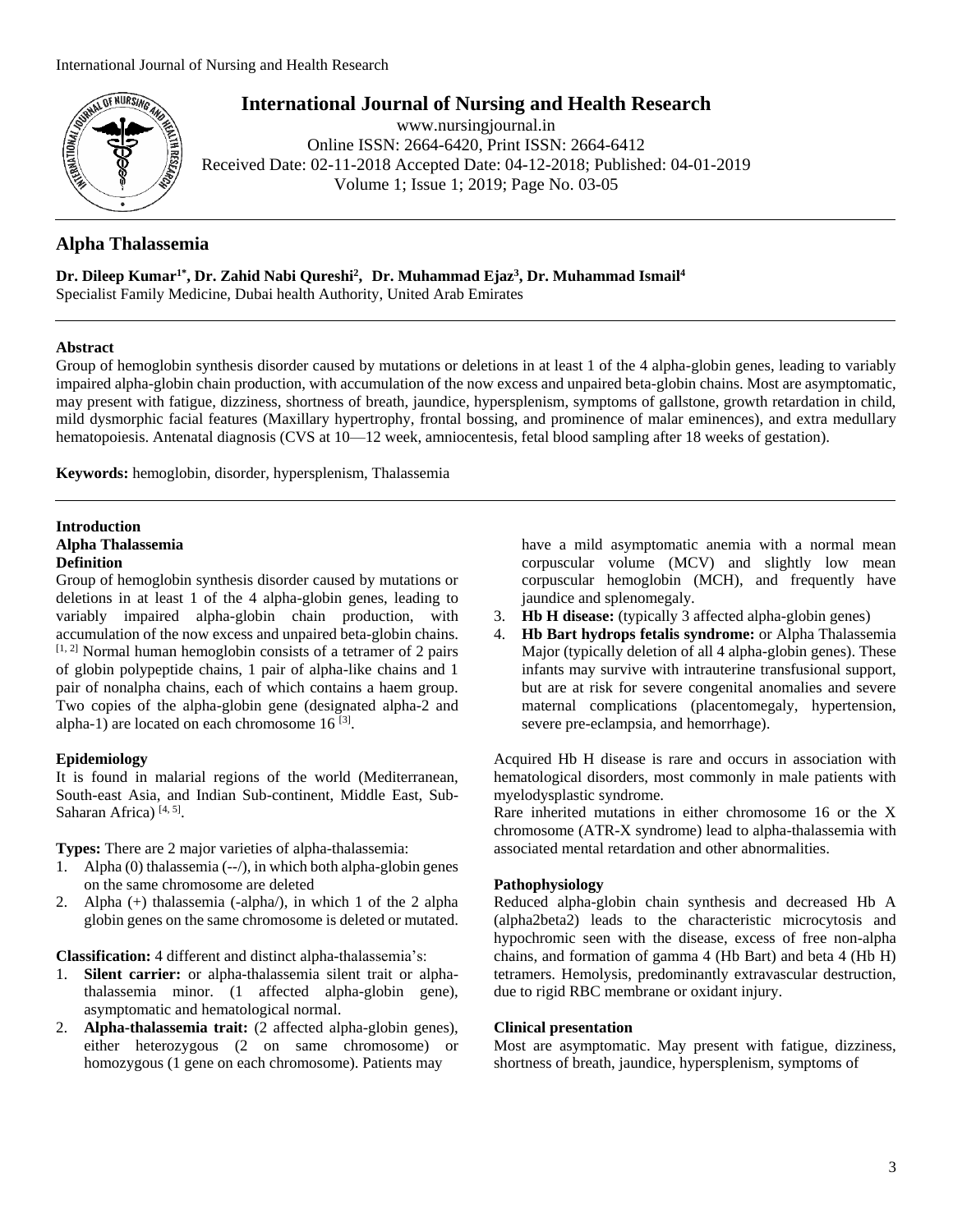## International Journal of Nursing and Health Research

gallstone, growth retardation in child, mild dysmorphic facial features (Maxillary hypertrophy, frontal bossing, and prominence of malar eminences), and extramedullary hematopoiesis.

Many patients with Hb H are also clinically well, but are at risk for: acute hemolytic episodes, aplastic crises, iron overload even in the absence of chronic transfusions, hypersplenism, gallstones, leg ulcers, growth retardation and endocrine disorders (hypothyroidism, vitamin D deficiency, osteoporosis, and hypogonadism)

## **Workup**

complete blood count (low Hb, low MCV, low MCH, high RBC) with peripheral smear (Hypochromia, microcytosis, target cells, increased polychromasia, red cell fragments, basophilic stippling), reticulocyte count (increase). If low MCV or MCH check iron profile (serum ferritin, iron, transferrin saturation, TIBC). Hb H is not always reliably detectable by routine hemoglobin electrophoresis, and some experts feel that Hb H inclusion bodies are more reliable for the diagnosis of Hb H disease in high-performance liquid chromatography (HPLC) and DNA-based alpha-globin gene testing. If iron status is significantly elevated as evident by a serum ferritin  $> 800$  ng/ml, hepatic iron overload should be assessed by magnetic resonance imaging (MRI), superconducting quantum interference devices (SQUID), or liver biopsy. (6)

## **Differential diagnosis**

Iron deficiency anemia, beta thalassemia, anemia of chronic disease, hemolytic anemias,

#### **Prevention**

Person should investigate further if microcytosis (low MCV <80 fl) or low MCH <27, without iron deficiency anemia and want to conceive such as Hb electrophoresis and DNA testing.

## **Screening**

Antenatal diagnosis (CVS at 10—12 week, amniocentesis, fetal blood sampling after 18 weeks of gestation) and counselling, and new born screening. (7, 8)

## **Management**

#### **Table 1**

|                   | <b>Non-Pregnant</b>                                                                                                       | <b>Pregnant</b>                                    |
|-------------------|---------------------------------------------------------------------------------------------------------------------------|----------------------------------------------------|
| Acute hemolysis   | Identify cause, monitoring, folic acid supplement, RBC transfusion                                                        | Same                                               |
| Aplastic crisis   | RBC transfusion                                                                                                           | Same                                               |
| Silent carrier    | Supportive care, avoid iron supplement                                                                                    | Routine antenatal if no iron overload              |
| Thalassemia trait | Supportive care, avoid iron supplement                                                                                    | Routine antenatal if no iron overload              |
| Hb H disease      | Supportive care, folic acid supplement Adjunct: Iron chelation, RBC   Routine antenatal if no iron overload, Adjunct: RBC |                                                    |
|                   | transfusion, splenectomy, Hematopoietic stem cell transplant                                                              | transfusion if $Hb < 8$ gm/dl                      |
| Hydrops fetalis   | Maternal support                                                                                                          | Maternal support, monitor and manage complications |

## **Iron overload**

All patients  $\geq 10$  years of age with non-transfusion-dependent thalassemia syndromes  $(≥15$  years in patients with deletional Hb H disease) should have MRI (liver, heart) at 1 to 2 year intervals, serum ferritin levels every 3 months. Start iron chelation therapy if liver iron concentration is  $\geq$ 5 mg Fe/g dry weight (or serum ferritin level is  $\geq 800$  ng/ml). (9, 10)

Folic acid: children and adults: 1 mg orally daily until response, then 0.4 mg orally once daily.

#### **Emerging management**

- 1. Gene therapy
- 2. Fetal DNA in maternal blood
- 3. Erythropoiesis stimulating agents

## **Prognosis**

Depend on type of alpha thalassemia. Silent and alphathalassemia trait are usually asymptomatic and require only education and appropriate genetic counselling. Hb H disease variable severity, Patients must be educated about complications

(Exacerbations of hemolysis, cholelithiasis, ulcers, and growth retardation) and should be monitored for severe anemia and other complications. Hb Bart unlikely event that they survive, such patients will require lifelong red cell transfusional support, with the attendant requirement for iron chelation. Such patients have rarely been reported to successfully undergo hematopoietic stem cell transplantation.

## **References**

- 1. Janet LK. "Alpha Thalassemia". BMJ best practice. Updated, 2019.
- 2. Weatherall D. The molecular basis for phenotypic variability of the common thalassemia. Mol Med Today. 1995; 1(1):15- 20.
- 3. Ribeiro DM, Sonati MF. Regulation of human alpha-globin gene expression and alpha-thalassemia. Genet Mol Res. 2008; 7(4):1045-53.
- 4. Bernini LF. Geographic distribution of alpha thalassemia. In: Steinberg M, Forget B, Higgs D, *et al*, eds. Disorders of